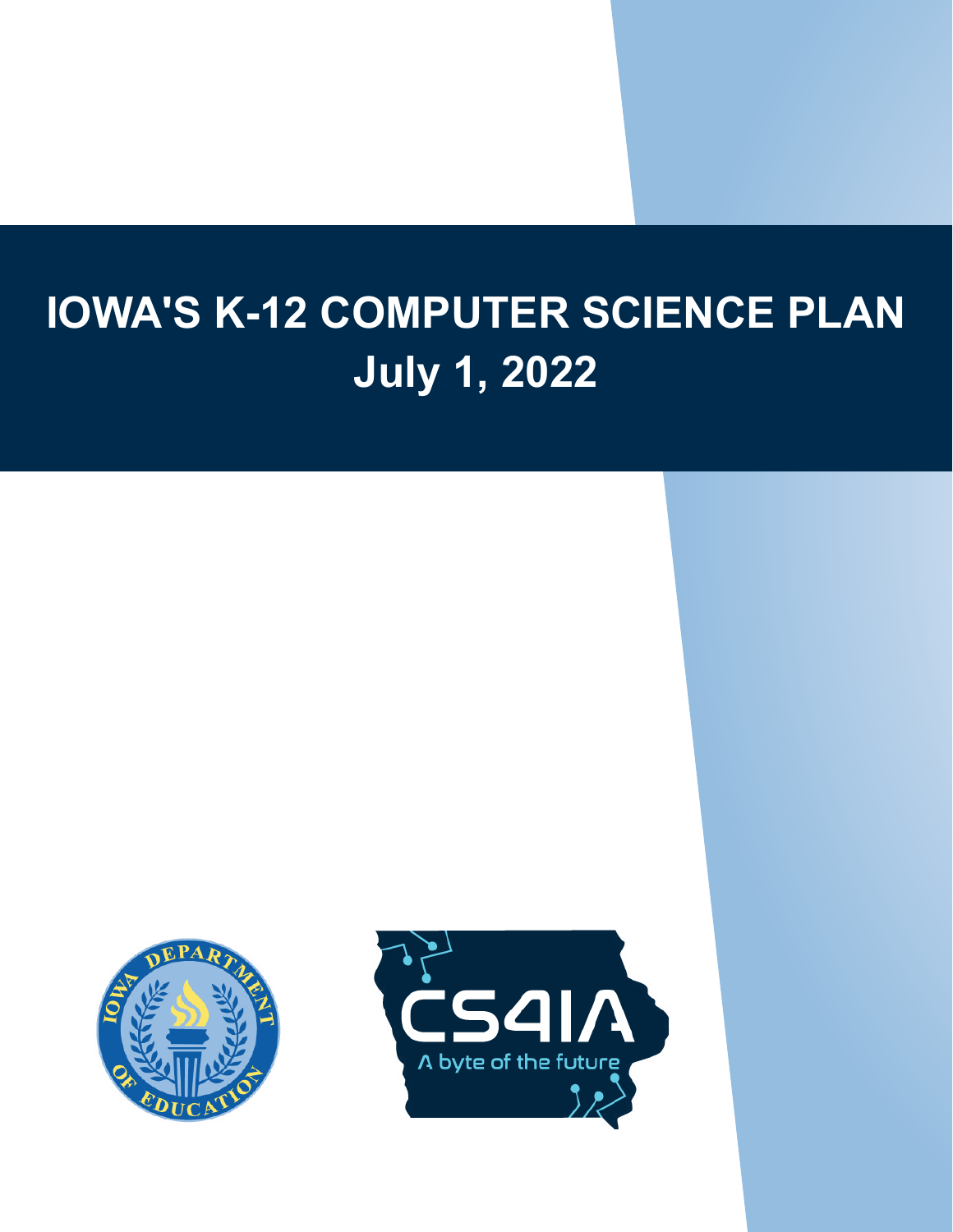## **Building on Iowa's vision for computer science education**

 and tomorrow as technology continually transforms the world of work. Iowa's first statewide K-12 Computer All Iowa students deserve a high-quality computer science education to prepare them for the jobs of today Science Plan seeks to position children for professional and personal success by laying a solid foundation of computer science skills in elementary school and providing more opportunities to learn computer science in middle and high school. This plan is called for by [House File 2629—](https://www.legis.iowa.gov/legislation/BillBook?ga=88&ba=hf2629)proposed by Gov. Kim Reynolds and passed unanimously by the 2020 Legislature—which, for the first time, requires schools to teach computer science using the following directives:

- High schools must offer at least a one-half unit computer science course by July 1, 2022.
- Elementary and middle schools must provide high-quality computer science instruction in at least one grade level each by July 1, 2023.
- School districts and accredited nonpublic schools will develop and implement their own local K-12 computer science plans by July 1, 2022.

 Iowa's statewide K-12 Computer Science plan, developed by the Iowa Department of Education (the established by House File 2629. The work group's July 1, 2021 <u>report</u> prioritizes (1) creating an ongoing Computer Science Work Group to guarantee teachers have access to high-quality computer science professional providing more computer science education for students lacking a strong minimum level; and (3) providing Department), is significantly shaped by recommendations from a one-time Computer Science Work Group development so all students benefit; (2) bridging computer science gaps in schools and communities by students with work-based learning opportunities that integrate computer science.

All this aligns with the Future Ready Iowa goal of 70% of the state's workforce having education or training beyond high school by 2025. Iowa's economic competitiveness will depend on the innovation that computer science drives as well as the problem-solving and collaboration it fosters. With just 10.1 percent of Iowa's public high school Class of 2021 taking a high-quality computer science course, Iowa's new law will ensure more students are future ready for the computer science revolution reshaping the world far beyond schools. This plan is intended to put in place the supports that schools and communities need to realize that vision.

## **Next steps to enhance computer science education 2022-2026**

- » To guarantee teachers have access to high-quality computer science professional development and training, the Iowa Department (the Department) of Education will:
	- Education Agencies and other organizations to develop an annual plan to deliver cohesive, include instructional aides, teachers of the visually impaired and interpreters for the deaf and 1. Establish an ongoing Computer Science Work Group with representatives from the nine Area high-quality computer science professional development to educators statewide. Training should hard of hearing.
	- 2. Explore long-term ideas with the Iowa Board of Educational Examiners and Iowa's computer science educator preparation programs to improve preparatory pathways and licensures for computer science educators.